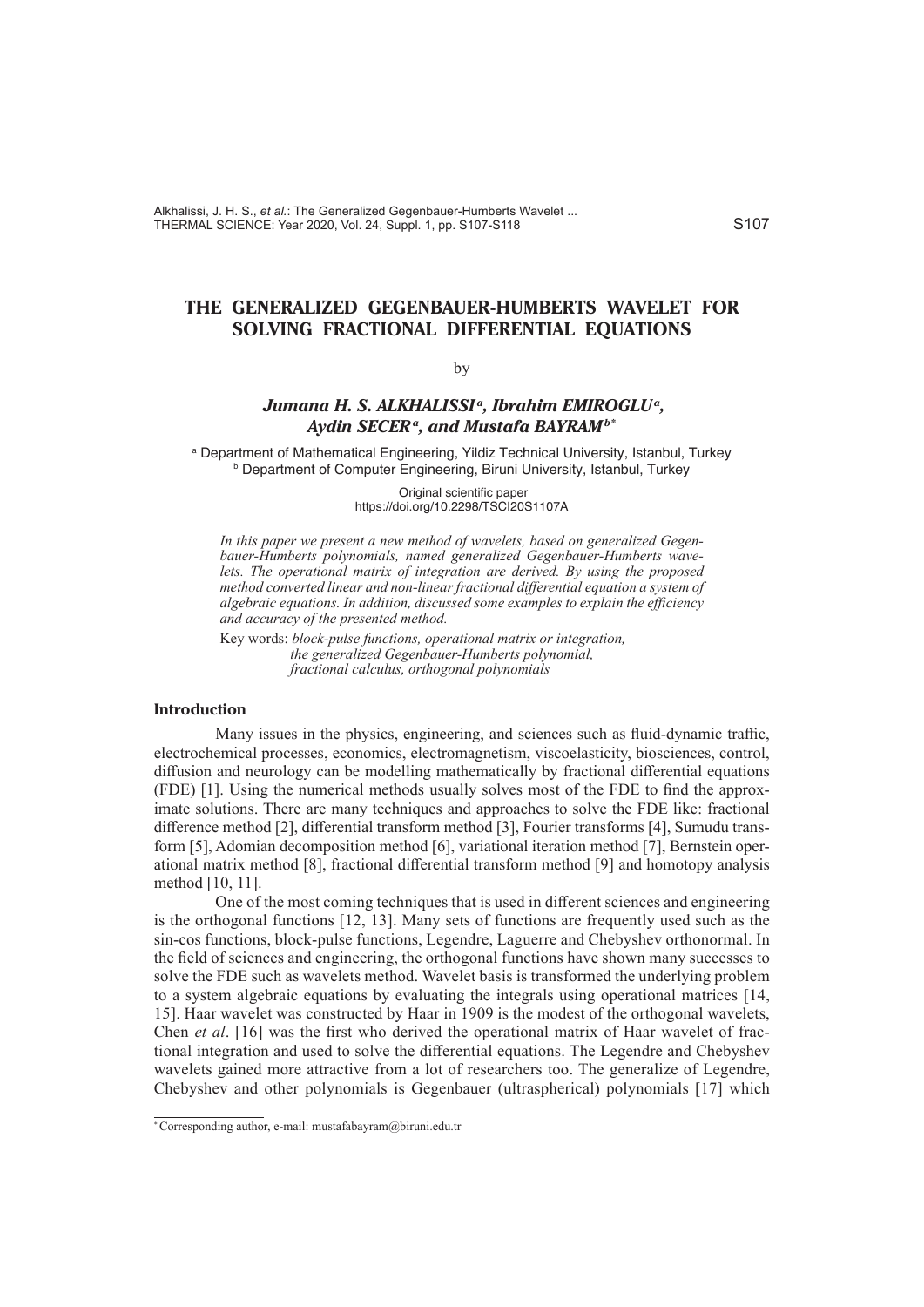are orthogonal on the interval  $[-1, 1]$ . To obtain the operational matrix for the Gegenbauer wavelet method, Rehman and Saeed [18] did the main role to investigate it. Also, Srivastava *et al*. [19] applied the Gegenbauer wavelet to find the solution of the fractional Bagley-Torvik equation.

Due to the amount of applications in different physical problems and sciences, it brings more attention find the optimal solutions of FDE. Therefore, this paper develops a new algorithm of wavelets by assembling some of wavelets methods in one formula. A generalize Gegenbauer wavelet method is considered to find the solution of fractional differential problems called the generalized Gegenbauer-Humberts wavelet (GHW). Operational matrix are derived and utilized for solving linear and non-linear FDE. The proposed method depends on the generalized Gegenbauer-Humberts polynomials to find the FDE solutions, and the provided results proven that the new scheme is effective to find the solutions of FDE.

### **Materials and methods**

The first definition of fractional derivatives by the Riemann-Liouville, the Grunwald-Letnikov, the Hadamard, the Erde'lyi-Kober, and so on. The solution for a lot of physical problems in the life being easier when using the Caputo formula. Therefore, the Liouville-Caputo got more attention for initial value problems whatever the initial conditions are given, which is the most cases of physical processes.

### *Definitions of fractional derivative and integral*

We review basic definitions of fractional differentiation and fractional integration [20]: *Definition 1*. The Riemann-Liouville fractional integration operator of order *α* ≥ 0 of a function  $u(t)$  is defined:

$$
\left(I^{\alpha}u\right)(t) = \begin{cases} \frac{1}{\Gamma(\alpha)} \int_{0}^{t} (t-\tau)^{\alpha-1} u(\tau) d\tau, & \alpha > 0\\ u(t), & \alpha = 0 \end{cases}
$$
 (1)

*Definition 2.* The Caputo fractional derivative operator of order  $\alpha \geq 0$  of a function  $u(t)$  is defined:

$$
\left(D_t^{\alpha} u\right)(t) = \begin{cases} \frac{d^n u(t)}{dt^n}, & \alpha = n \in \mathbb{N} \\ \left[I^{n-\alpha} \left(\frac{d}{dt}\right)^n u\right](t), & n-1 < \alpha < n \end{cases}
$$
 (2)

where  $n = [\alpha]$  and  $t > 0$ . This is useful relation between the Riemann-Liouville and Caputo operators, which is given:

$$
(I^{\alpha}D_t^{\alpha}u)(t) = u(t) - \sum_{k=0}^{n-1} u^{(k)}(0^+) \frac{t^k}{k!}
$$

where  $n = [\alpha]$  and  $t > 0$ . The  $(D^{\alpha}I^{\alpha})u(t) = u(t), D^{\alpha}\beta = 0$ , where  $\beta$  is a constant.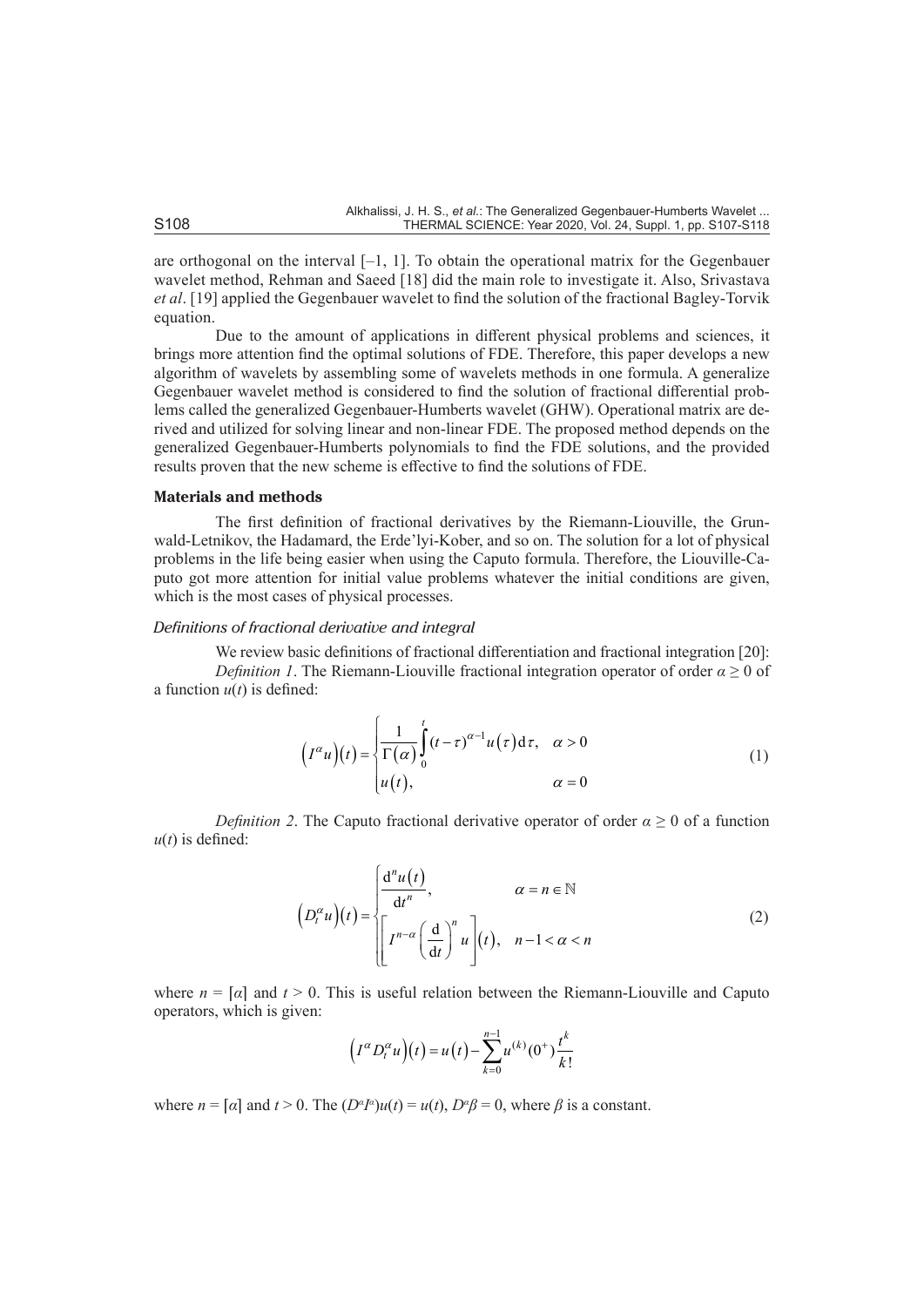# *Generalized Gegenbauer-Humberts polynomials and the generalized Gegenbauer-Humberts wavelets*

The generalized Gegenbauer-Humberts polynomials  $P_m^{\lambda, y,c}(x)$ ,  $m \ge 0$ , which are defined by the generation function [21]:

$$
\Phi(t) = \left(c - 2xt + yt^2\right)^{-\lambda} = \sum_{m \ge 0} P_m^{\lambda, y, c}(x) t^m \tag{3}
$$

where  $\lambda = 0$ , *y*, and  $c \neq 0$  are real number. As a special cases of eq. (3) we consider  $P_m^{\lambda, y, c}(x)$  as:  $2^{nd}$  kind of Chebyshev polynomial  $P_m^{1,1,1}(x) = U_m(x)$ , Legendre polynomial  $P_m^{1/2,1,1}(x) = \psi_m(x)$ , Morgan-Voyc polynomial  $P_m^{\{1,1,1\}}(x/2+1) = B_m(x)$ , 1<sup>st</sup> kind of Fermat polynomial  $P_m^{\{1,2,1\}}(x/2) =$  $\phi_{m+1}(x)$ , Dickson polynomial when  $a > 0$  as  $P_m^{1,2a,2}(x) = D_m(x, a)$  where a is a real parameter and Gegenbauer polynomial if  $y = c = 1$ .

The class of the generalized Gegenbauer-Humberts polynomial sequences satisfy the following recurrence relation [21]:

$$
P_m^{\lambda, y, c}(x) = 2x \frac{\lambda + m - 1}{c_m} P_{m-1}^{\lambda, y, c}(x) - y \frac{2\lambda + m - 2}{c_m} P_{m-2}^{\lambda, y, c}(x), \ \forall m \ge 2
$$
 (4)

with initial conditions:

$$
P_0^{\lambda,y,c}(x) = \Phi(0) = c^{-\lambda}, P_1^{\lambda,y,c}(x) = \Phi'(0) = 2 \lambda x c^{-\lambda-1}
$$

The generalized Gegenbauer-Humberts polynomial sequence in eq. (4) is an orthogonal polynomial if  $yc > 0$  [21]:

$$
h_m = \int_s \left[ P_m^{\lambda, y, c} (x) \right]^2 d\mu(x), \ \forall m \ge 1
$$
  
= 
$$
\left( \frac{y}{c} \right)^m \frac{(\lambda + m - 1)^m (2\lambda + m - 1)^m}{m! (\lambda + m)^m} h_0
$$

where  $h_m$  is the normalization factor defined:

$$
h_m = \left(\frac{y}{c}\right)^m c^{-\lambda} \sqrt{cy} \frac{\sqrt{\pi} 2^{(2-2\lambda)} \Gamma(2\lambda + m) \Gamma(\lambda + 1)}{m!(\lambda + m) \Gamma(\lambda)\Gamma^2 \Gamma(\lambda + \frac{1}{2})}
$$
(5)

where the falling fractional rotation  $x^{\pi}$ , some times also denoted  $(x)$ , is defined:

$$
x^{\underline{r}} = x(x-1)^{\underline{r-1}}, (r \ge 1), x^{\underline{0}} = 1
$$

The family of discrete wavelets defined:

$$
\psi_{k,n}\left(x\right) = r_0^{k/2}\psi\left(r_0^k x - ns_0\right)
$$

In particular, when  $r_0 = 2$ ,  $s_0 = 1$  the  $\psi(x)$  forms an orthogonal basis:

$$
\psi_{n,m}^{\mathcal{Y},c}(x) = \begin{cases} \frac{1}{\sqrt{h_m}} & 2^{k/2} P_m^{\lambda,\mathcal{Y},c} \left( 2^k x - 2n + 1 \right), & \frac{2n - 2}{2^k} \le x \le \frac{2n}{2^k} \\ 0, & \text{ o.w.} \end{cases} \tag{6}
$$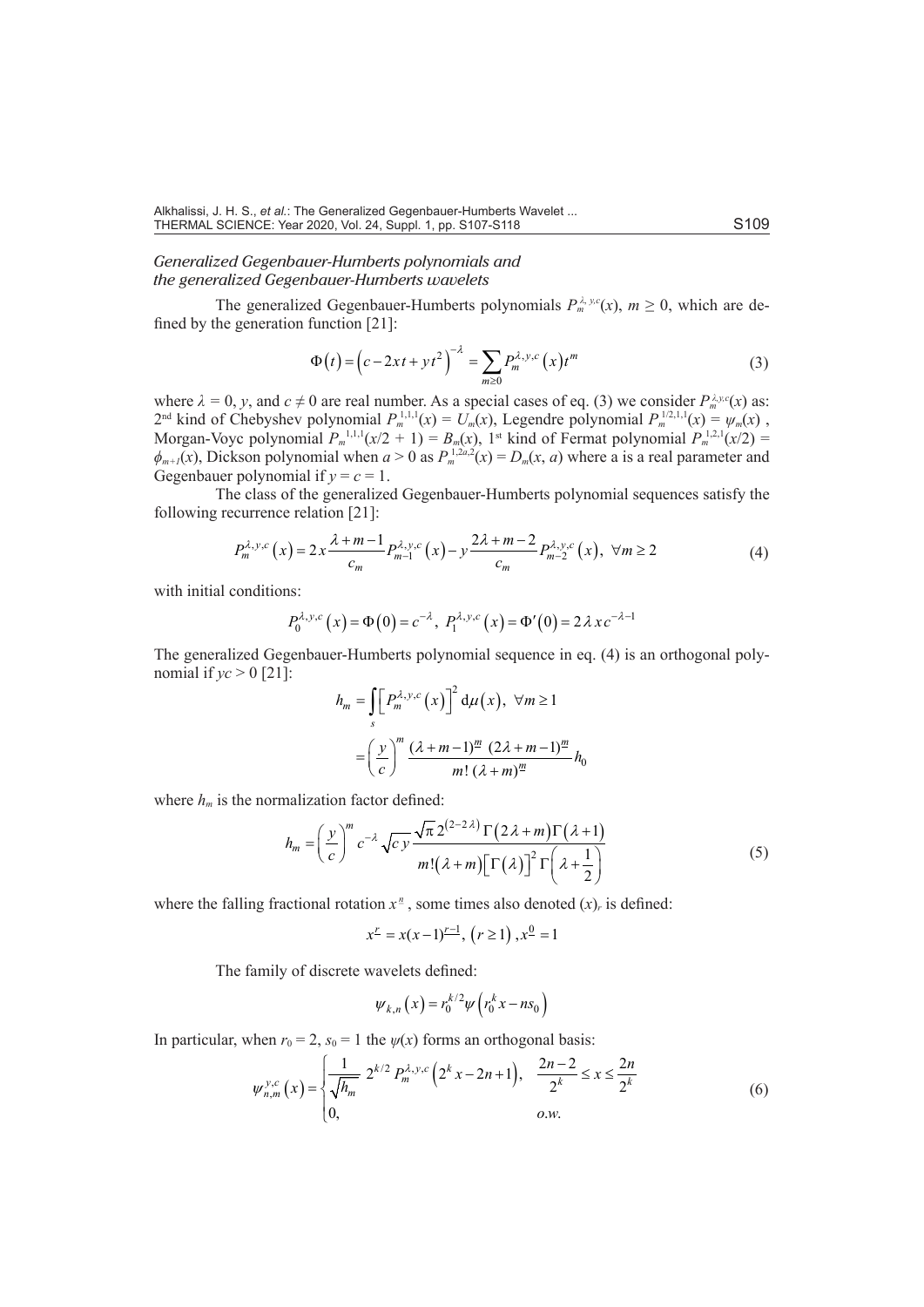where  $k = 1, 2...$  is the level of resolution,  $n = 1, 2,...,2^{k-1}$  is the translation parameter,  $m = 0, 1,...$  $M-1$  is the order of the generalized Gegenbauer-Humberts polynomial,  $M > 0$ ,  $yc > 0$ . Corresponding to each  $\lambda$ ,  $y$ , and  $c$ , we have a different family of wavelets.

### **Function approximations and the generalized Gegenbauer-Humberts wavelets matrix**

We can expand any function  $f(x) \in L_2[0,1]$  into truncated generalized GHW series:

$$
f(x) \approx \sum_{n=1}^{2^{k-1}} \sum_{m=0}^{M-1} c_{nm} \psi_{n,m}^{y,c}(x) = C^T \psi^{y,c}(x)
$$

where *C* and  $\Psi$ <sup>*y*,*c*</sup>(*x*) are  $2^{k-1}M \times 1$  matrices given:

$$
C = \left[c_{10}, c_{11}, ..., c_{1M-1}, c_{20}, c_{21}, ..., c_{2M-1}, ..., c_{2^{k-1}0}, c_{2^{k-1}1}, ..., c_{2^{k-1}M-1}\right]^T
$$
  
\n
$$
\Psi^{y,c}(x) = \left[\psi_{10}^{y,c}(x), \psi_{11}^{y,c}(x), ..., \psi_{1M-1}^{y,c}(x), \psi_{20}^{y,c}(x), \psi_{21}^{y,c}(x), ..., \psi_{2M-1}^{y,c}(x), ..., \psi_{2^{k-1}0}^{y,c}(x), \psi_{2^{k-1}1}^{y,c}(x), ..., \psi_{2^{k-1}M-1}^{y,c}(x)\right]^T
$$

The collection points of the generalized GHW are taken as  $x_i = (2i - 1)/(2^k M)$ , where *i*  $= 1, 2,..., 2<sup>k-1</sup>M$ . The GHW matrix is given:

$$
\Psi_{2^{k-1}M \times 2^{k-1}M}^{y,c} = \left[ \Psi^{y,c} \left( \frac{1}{2^k M} \right), \Psi^{y,c} \left( \frac{3}{2^k M} \right), \cdots, \Psi^{y,c} \left( \frac{2^k M - 1}{2^k M} \right) \right]
$$
(7)

In particular, we fix  $k = 2$ ,  $M = 3$ , we have  $n = 1, 2$  and  $m = 0, 1, 2$ , for fix value of  $y = 3$ ,  $c = 1$ , and  $\lambda = 12$  the GHW matrix is given:

|                          | $\vert 1.074567 \quad 1.074567 \quad 1.074567 \quad 0.$                    |             |                            |          |
|--------------------------|----------------------------------------------------------------------------|-------------|----------------------------|----------|
|                          | $-2.108965$ 0.                                                             | 2.108965 0. |                            |          |
| $\Psi_{6\times 6}^{3,1}$ | $\begin{array}{cccc} \n2.293272 & -0.804134 & 2.293272 & 0. \n\end{array}$ |             |                            |          |
|                          |                                                                            | $\Omega$ .  | 1.074567 1.074567 1.074567 |          |
|                          | 0.                                                                         | 0.          | $-2.108965$ 0.             | 2.108965 |
|                          | $\theta$ .                                                                 | $\theta$ .  | 2.293272 -804134 2.293272  |          |

Similarly, we get different Gegenbauer wavelet matrices for different value of *y*, *c*, and *λ.*

# **The GHW operational matrix of fractional order integration**

We write  $f(x) \approx C^T \Psi^{y,c}(x)$ , an arbitrary function  $f \in L_2[0,1]$  can be expanded into a block-pulse functions:

$$
f(x) \approx \sum_{i=0}^{m-1} f_i b_i(x) = f^T B(x), m = 2^{k-1} M
$$

where  $f_i$  is the coefficients of the block -pulse function. The generalized GHW can be expanded into *m*-set of block-pulse functions:

$$
\psi^{\mathcal{Y},c}\left(x\right) = \Psi_{m \times m}^{\mathcal{Y},c}B\left(x\right) \tag{8}
$$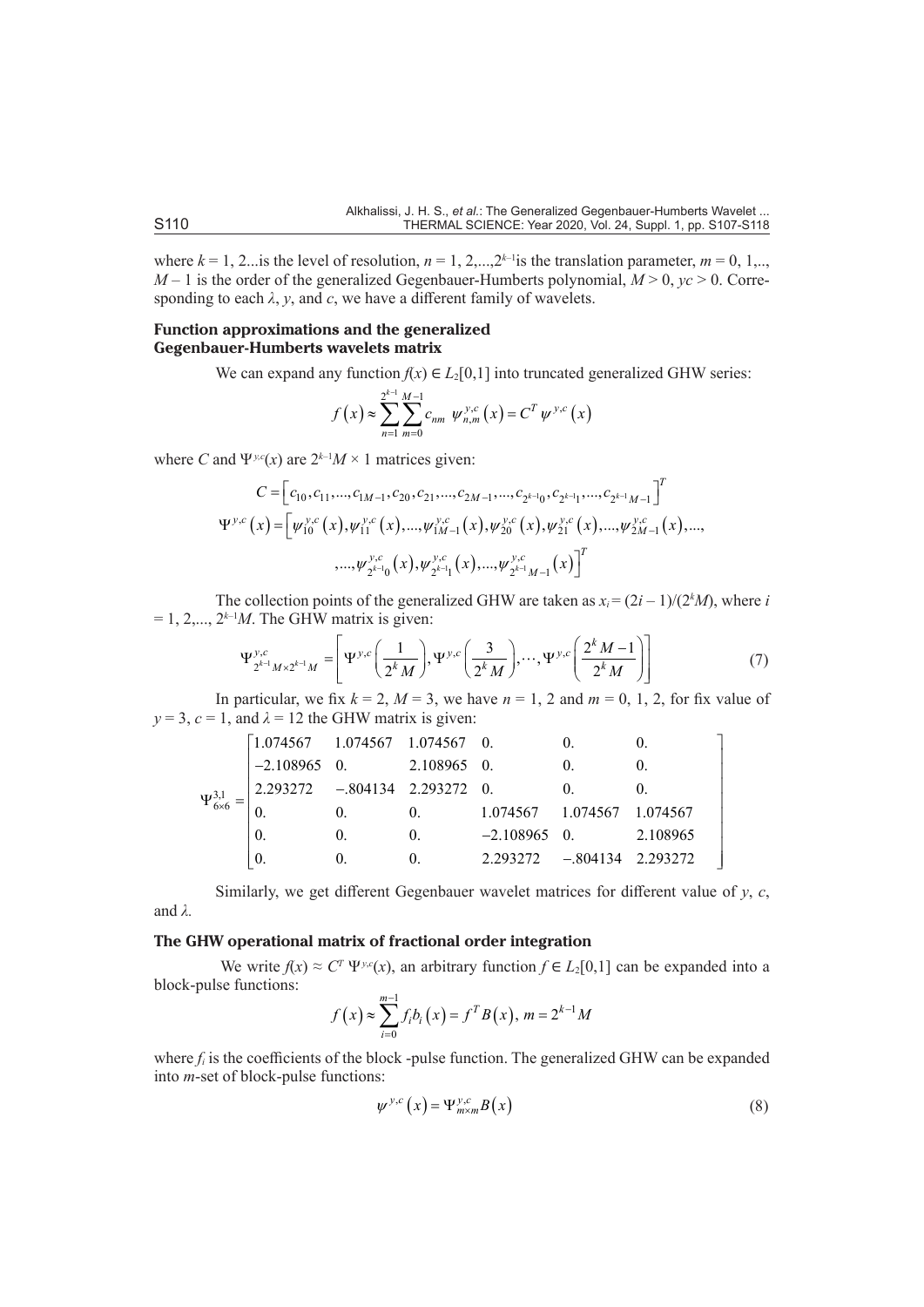The fractional integral of the block-pulse function vector can be written as:  $(I^{\alpha}B)(x) =$  $F^{\alpha}_{m \times m} B(x)$  where  $F^{\alpha}_{m \times m}$  is the block-pulse matrix of integration given [14]:

$$
F_{m \times m}^{\alpha} = \frac{1}{m^{\alpha} \Gamma(\alpha + 2)} \begin{bmatrix} 1 & \xi_1 & \xi_2 & \cdots & \xi_{m-1} \\ 0 & 1 & \xi_1 & \cdots & \xi_{m-2} \\ 0 & 0 & 1 & \cdots & \xi_{m-3} \\ \vdots & \ddots & \ddots & \ddots & \vdots \\ 0 & \cdots & \cdots & \cdots & 1 \end{bmatrix}
$$
(9)

$$
\xi_i = (i+1)^{\alpha+1} - 2i^{\alpha+1} + (i-1)^{\alpha+1} \text{ with } P_{m \times m}^{y,c,\alpha} = \Psi_{m \times m}^{y,c} F^{\alpha} \left( \Psi_{m \times m}^{y,c} \right)^{-1}
$$
(10)

where  $P^{\mu,c,a}$  is the GHW operational matrix of integration of fractional order  $\alpha$ . In particular, for  $k = 2$ ,  $M = 3$ , for fix value of  $\gamma = 3$ ,  $c = 1$ ,  $\lambda = 5$ , and  $\alpha = 0.5$  the GHW matrix is given:

| $P_{6\times 6}^{3,1,0.5}$ |            |            |                    | $\begin{bmatrix} 0.53680 & 0.15761 & -0.31336 & 0.43691 & -0.7547 & 0.26957 \end{bmatrix}$ |         |
|---------------------------|------------|------------|--------------------|--------------------------------------------------------------------------------------------|---------|
|                           |            |            |                    | $-0.21066$ 0.22434 0.16149 0.85907 -0.44957 0.24122                                        |         |
|                           |            |            |                    | $\begin{bmatrix} 0.40907 & -0.37608 & 0.16046 & 0.75705 & -0.20247 \end{bmatrix}$          | 0.10034 |
|                           |            | $\Omega$ . | 0.                 | $0.53680$ $0.15761$ $-0.31336$                                                             |         |
|                           | $\theta$ . | $\theta$ . | $\hspace{0.1em}0.$ | $-0.21066$ 0.22434 0.16149                                                                 |         |
|                           | $\theta$ . | $\theta$ . | $\theta$ .         | $0.40907$ $-0.37608$ $0.16046$                                                             |         |

#### **Convergence of the GHW**

*Theorem.* The series

$$
f(x) \approx \sum_{n=1}^{2^{k-1}} \sum_{m=0}^{M-1} c_{nm} \psi_{n,m}^{y,c}(x)
$$

converges to  $f(x)$ , when  $2^{k-1} \rightarrow \infty$ .

*Proof.* To prove this *Theorem*, we will use the fact that is every Cauchy sequence is convergent. Since the wavelet basis represent a family of orthonormal functions in the space *L*<sub>2</sub>(*R*), take the inner product of  $f(x)$  and  $\psi_{n,m}^{y,c}$ , where  $c_{nm} = \langle f(x), \psi_{n,m}^{y,c}(x) \rangle$  We assume that  $\hat{l} = 2^{k-1}$ ,  $l = 2^{a-1}$ , and  $\hat{d} = M$ , and  $d = N$ , where *k*, *a* the resolutions level, and *M*, *N* the order of the generalized Gegenbauer-Humberts polynomials.

Let  $B_{i\hat{d}}$  represent a sequence of partial sums of  $c_{ij}\psi_{n,m}^{y,c}(x)$ , we need to prove that  $B_{i\hat{d}}$ is a Cauchy sequence converges to  $f(x)$  when  $\hat{l}$ ,  $\hat{d} \to \infty$ . Firstly, we prove that  $B_{i\hat{d}}$  is a Cauchy sequence, suppose that  $B_{i\hat{d}}$  be an arbitrary sums of  $c_{ij}\psi_{i,j}^{y,c}(x)$  with  $\hat{l} > l$ ,  $\hat{d} > d$ :

$$
||B_{\hat{l},\hat{d}} - B_{l,d}||^2 = \left\| \sum_{i=l+1}^{\hat{l}} \sum_{j=d}^{\hat{d}-1} c_{ij} \psi_{i,j}^{y,c}(x) \right\|^2 = \left\langle \sum_{i=l+1}^{\hat{l}} \sum_{j=d}^{\hat{d}-1} c_{ij} \psi_{i,j}^{y,c}(x), \sum_{s=l+1}^{\hat{l}} \sum_{r=d}^{\hat{d}-1} c_{sr} \psi_{s,r}^{y,c}(x) \right\rangle = \sum_{i=l+1}^{\hat{l}} \sum_{j=d}^{\hat{d}-1} \sum_{s=l+1}^{\hat{l}} \sum_{r=d}^{\hat{l}} c_{ij} c_{sr} \left\langle \psi_{i,j}^{y,c}(x), \psi_{s,r}^{y,c}(x) \right\rangle = \sum_{i=l+1}^{\hat{l}} \sum_{j=d}^{\hat{d}-1} |c_{ij}|^2
$$
\n(11)

As  $\hat{l}$ ,  $\hat{d} \to \infty$ , by the definition of the Bessel's inequality, we have  $\sum_{i=1}^{\infty} \sum_{j=0}^{\infty} |c_{ij}|^2$  is convergent. This implies  $B_{i,j}$  is a Cauchy sequence converes to say  $y(x) \in L_2[0,1]$  Now, to show that  $y(x) = f(x)$ :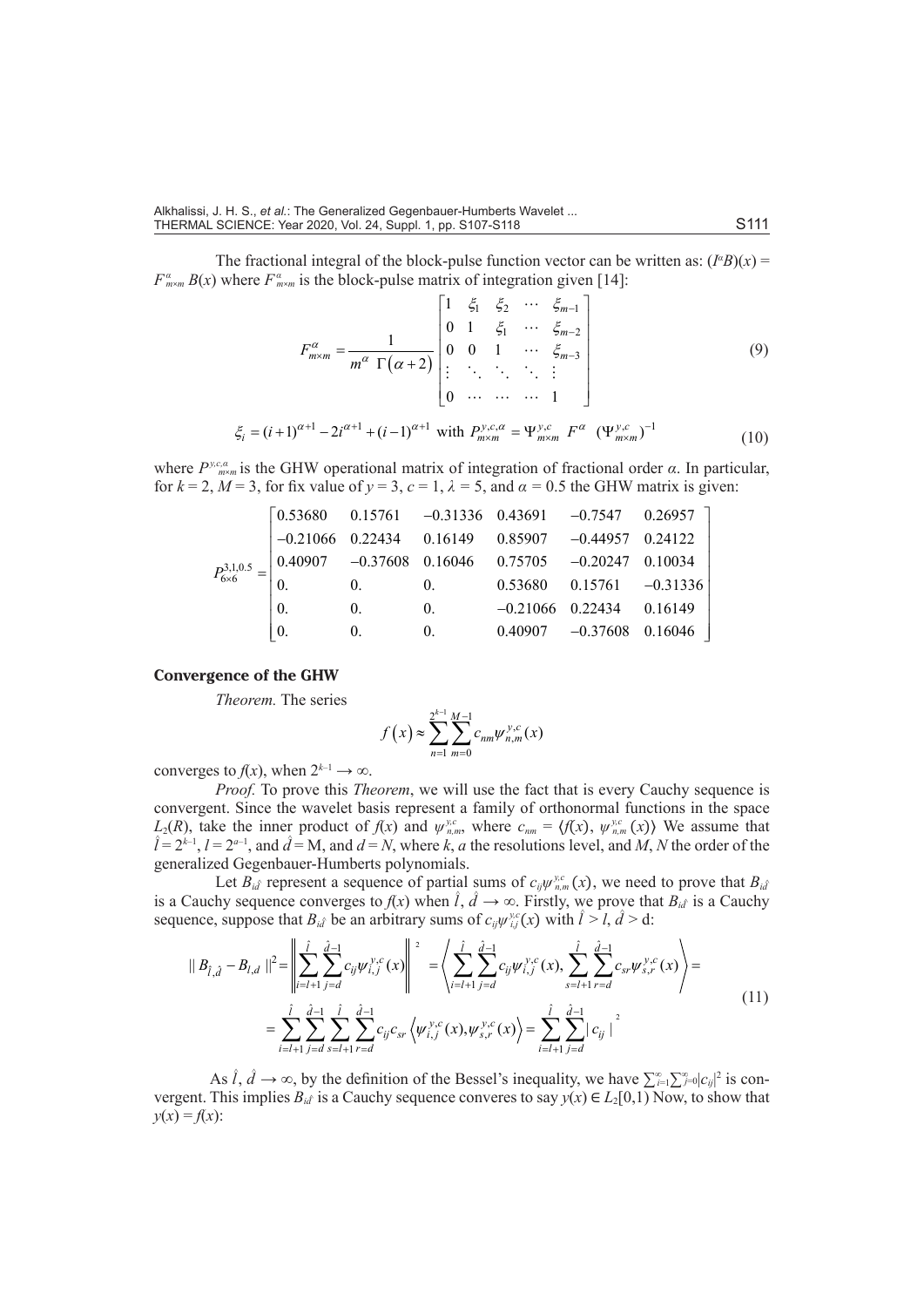$$
\left\langle y(x) - f(x), \psi_{i,j}^{y,c}(x) \right\rangle = \left\langle y(x), \psi_{i,j}^{y,c}(x) \right\rangle - \left\langle f(x), \psi_{i,j}^{y,c}(x) \right\rangle
$$
  
= 
$$
\lim_{\hat{i}, \hat{d} \to \infty} \left\langle B_{\hat{i}, \hat{d}}, \psi_{i,j}^{y,c}(x) \right\rangle - c_{ij} = c_{ij} - c_{ij} = 0
$$
 (12)

This implies  $\sum_{i=1}^{f} \sum_{j=0}^{\hat{d}-1} c_{ij} \psi_{i,j}^{y,c}(x)$  converges to  $f(x)$  as  $\hat{i}$ ,  $\hat{d} \to \infty$ .

# **Description of the proposed method**

In this section, we use the GHW operational matrix to solve non-linear Riccati fractional equation of the form:

$$
D^{\alpha}u(t) = N(t)u^{2} + Q(t)u + R(t), \ t > 0, \ 0 < \alpha \le 1
$$
 (13)

with the initial condition  $u(0) = h$ . We suppose that the functions  $D^{\alpha}u(t)$ ,  $N(t)$ ,  $Q(t)$ , and  $R(t)$  are approximated using GHW:

$$
D^{\alpha}u(t) = U^T \Psi^{\mathbf{y},c}(t)
$$
\n(14)

$$
u(t) \approx U^T P^{y,c,\alpha} \Psi^{y,c}(t) + U_0^T \Psi^{y,c}(t) = C^T \Psi^{y,c}(t)
$$
 (15)

$$
N(t) = V^T \Psi^{y,c}(t), \ Q(t) = W^T \Psi^{y,c}(t), \ R(t) = X^T \Psi^{y,c}(t)
$$
 (16)

Substituting eqs.  $(14)-(16)$  in eq.  $(13)$ :

$$
U^T \Psi^{y,c}(t) = V^T \Psi^{y,c}(t) \left[ C^T \Psi^{y,c}(t) \right]^2 + W^T \Psi^{y,c}(t) C^T \Psi^{y,c}(t) + X^T \Psi^{y,c}(t) \tag{17}
$$

Substituting eq. (9) into eq. (17):

$$
C^T \Psi_{m \times m}^{y,c}(t) = V^T \left[ C^T \Psi_{m \times m}^{y,c}(t) \right]^2 + W^T C^T \Psi_{m \times m}^{y,c}(t) + X^T
$$
 (18)

where *C*, *V*, *W*, and  $\Psi_{m \times m}^{u,c}(t)$  are known, eq. (18) represents a system of a non-linear equations with unknown vector *U*. This system of non-linear equations can be solved approximately.

*Algorithm: input:*  $M \in \mathbb{N}, k \in \mathbb{N} \cup \{0\}, \mu \in \mathbb{N}/\{1\}, 0 < \alpha \leq 1$ , and the functions  $N(t)$ , *Q*(*t*), *R*(*t*), and *h*.

*Step 1*: Define the basis function  $\psi_{n,m}^{y,c}$  by eq. (6) and the vector  $\Psi^{u,c}$  using:

$$
\Psi^{\mathcal{Y},c} = \left[ \Psi_{10}^{\mathcal{Y},c}(t), \cdots, \Psi_{1M-1}^{\mathcal{Y},c}(t) | \Psi_{20}^{\mathcal{Y},c}(t), \cdots, \Psi_{2M-1}^{\mathcal{Y},c}(t) | \cdots | \Psi_{\mu^k 0}^{\mathcal{Y},c}(t), \cdots, \Psi_{\mu^k M-1}^{\mathcal{Y},c} \right]^T
$$

*Step 2*: Compute the GHW matrix  $\psi_{m \times m}^{u,c}$  and by eq. (8).

*Step 3*: Compute the GHW operational matrix *Py,ε,α* and *Py,ε,2α* using eq. (10).

*Step 4*: Define the unknown matrix  $U = [u_{ij}]_{m \times m}$  where  $m = \mu^k M$ .

*Step 5*: Compute the vectors *V*, *W*, *C*, *X* in eqs. (15) and (16).

*Step 6*: Solve the non-linear system in eq. (18) for the unknown vector *U*. *Output:* The approximate solution:  $u(t) \approx C^T \Psi^{u,c}(t)$ .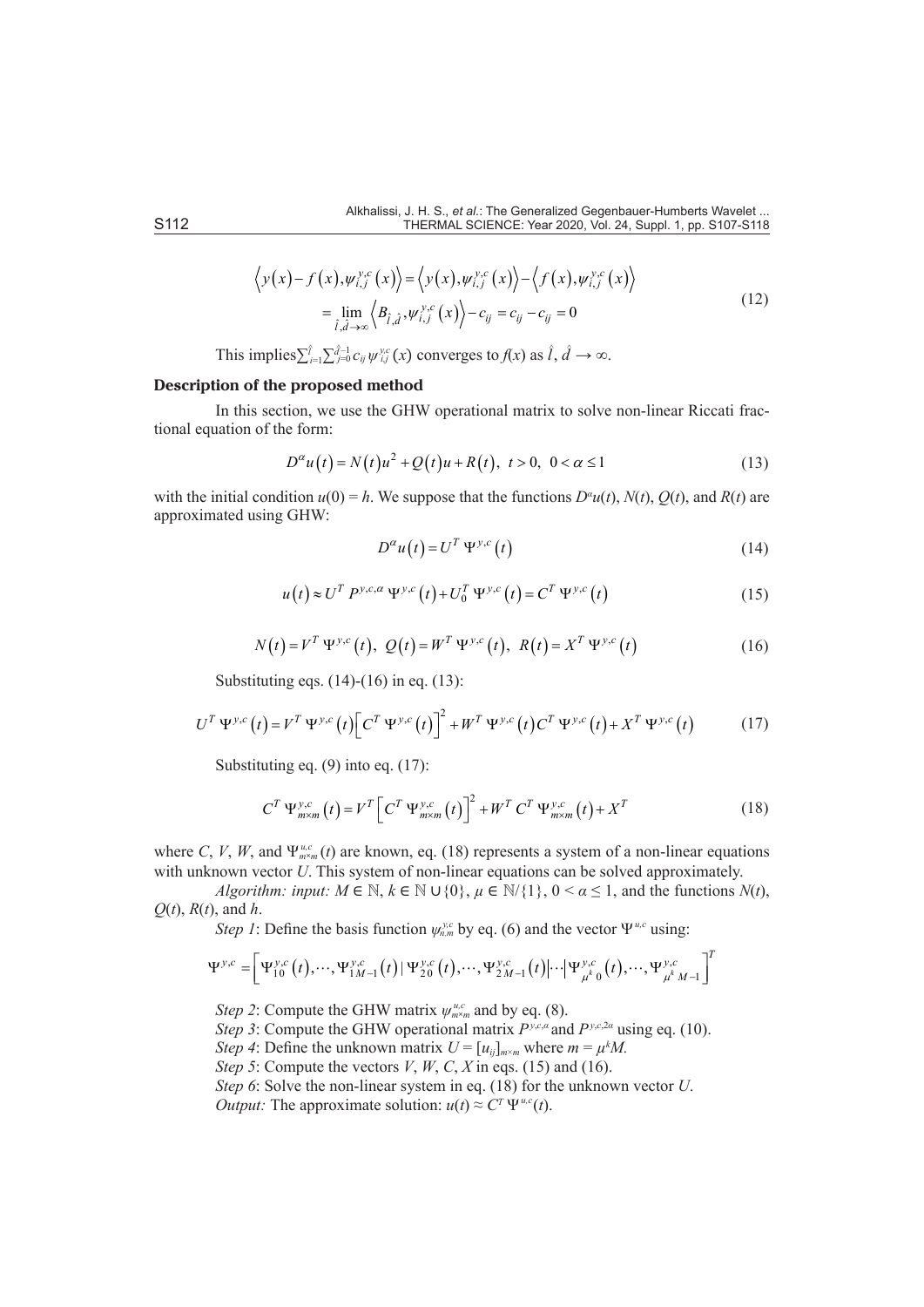### **Numerical simulations**

In this section, we implement the GHW method to solve several examples of linear and non-linear fractional differential equation.

*Example 1.* Consider the equation:

$$
D^{\alpha} y(t) + y(t) = \frac{\Gamma(3)}{\Gamma(3-\alpha)} t^{2+\alpha} + t^2, 0 < \alpha < 1
$$
 (19)

The exact solution is given by  $y(t) = t^2$ . Now, we implement the GHW method:

$$
y(t) = t2 + t2+\alpha \frac{\Gamma(3)}{\Gamma(\alpha+3)} - I^{\alpha} y(t)
$$
 (20)

Let:

$$
y(t) = C^T \Psi^{y,c}(t)
$$
 (21)

then

$$
I^{\alpha} y(t) = C^{T} I^{\alpha} \Psi^{\mathcal{Y},c}(t) = C^{T} P_{m \times m}^{\mathcal{Y},c,\alpha} \Psi^{\mathcal{Y},c}(t)
$$
\n(22)

Substituting eqs. (21) and (22) into eq. (20), we get the following system of algebraic equations:

$$
C^T \Psi^{\gamma,c}(t) = t^2 + t^{2+\alpha} \frac{\Gamma(3)}{\Gamma(\alpha+3)} - C^T P_{m \times m}^{\gamma,c,\alpha} \Psi^{\gamma,c}(t)
$$

Solving the aforementioned system of linear equations forthe unknown vector *C*. When applying the presented method for  $\alpha = 0.8$ ,  $\lambda = 9$ ,  $y = 3$ ,  $c = 1$  with  $k = 2$ ,  $M = 3$ , and  $k = 2$ ,  $\overrightarrow{M} = 5$  we obtain the approximate solutions as in the tab. 1. For  $\alpha = 0.8$ , fig. 1(a) shown the results.

**Table 1. Exact and approximate solution for different values of** *k***,** *λ***,** *M* **in** *Example 1*

| $\bar{t}$ | Exact<br>solution | <b>GHW</b><br>method<br>$k = 2, M = 3$ | Absolute<br>error       | <b>GHW</b><br>method<br>$k = 2, M = 5$ | Absolute<br>error       |
|-----------|-------------------|----------------------------------------|-------------------------|----------------------------------------|-------------------------|
| $\theta$  | $\theta$          | $-0.20 \cdot 10^{-4}$                  | $0.25335 \cdot 10^{-4}$ | $0.13745 \cdot 10^{-4}$                | $0.85887 \cdot 10^{-5}$ |
| 0.1       | 0.01              | $0.9403 \cdot 10^{-2}$                 | $0.59943 \cdot 10^{-3}$ | $0.97656 \cdot 10^{-2}$                | $0.23730 \cdot 10^{-3}$ |
| 0.2       | 0.04              | $0.38921 \cdot 10^{-1}$                | $0.10793 \cdot 10^{-2}$ | $0.39597 \cdot 10^{-1}$                | $0.40507 \cdot 10^{-3}$ |
| 0.3       | 0.09              | $0.88533 \cdot 10^{-1}$                | $0.14648 \cdot 10^{-4}$ | $0.89465 \cdot 10^{-1}$                | $0.53493 \cdot 10^{-3}$ |
| 0.4       | 0.16              | 0.15824                                | $0.17561 \cdot 10^{-2}$ | 0.15934                                | $0.64695 \cdot 10^{-3}$ |
| 0.5       | 0.25              | 0.24799                                | $0.20097 \cdot 10^{-2}$ | 0.24929                                | $0.74516 \cdot 10^{-3}$ |
| 0.6       | 0.36              | 0.35778                                | $0.22201 \cdot 10^{-2}$ | 0.35920                                | $0.83500 \cdot 10^{-3}$ |
| 0.7       | 0.49              | 0.48758                                | $0.24133 \cdot 10^{-2}$ | 0.48909                                | $0.91970 \cdot 10^{-3}$ |
| 0.8       | 0.64              | 0.63740                                | $0.25892 \cdot 10^{-2}$ | 0.63899                                | $0.10010 \cdot 10^{-2}$ |
| 0.9       | 0.81              | 0.80724                                | $0.27479 \cdot 10^{-2}$ | 0.80890                                | $0.10801 \cdot 10^{-2}$ |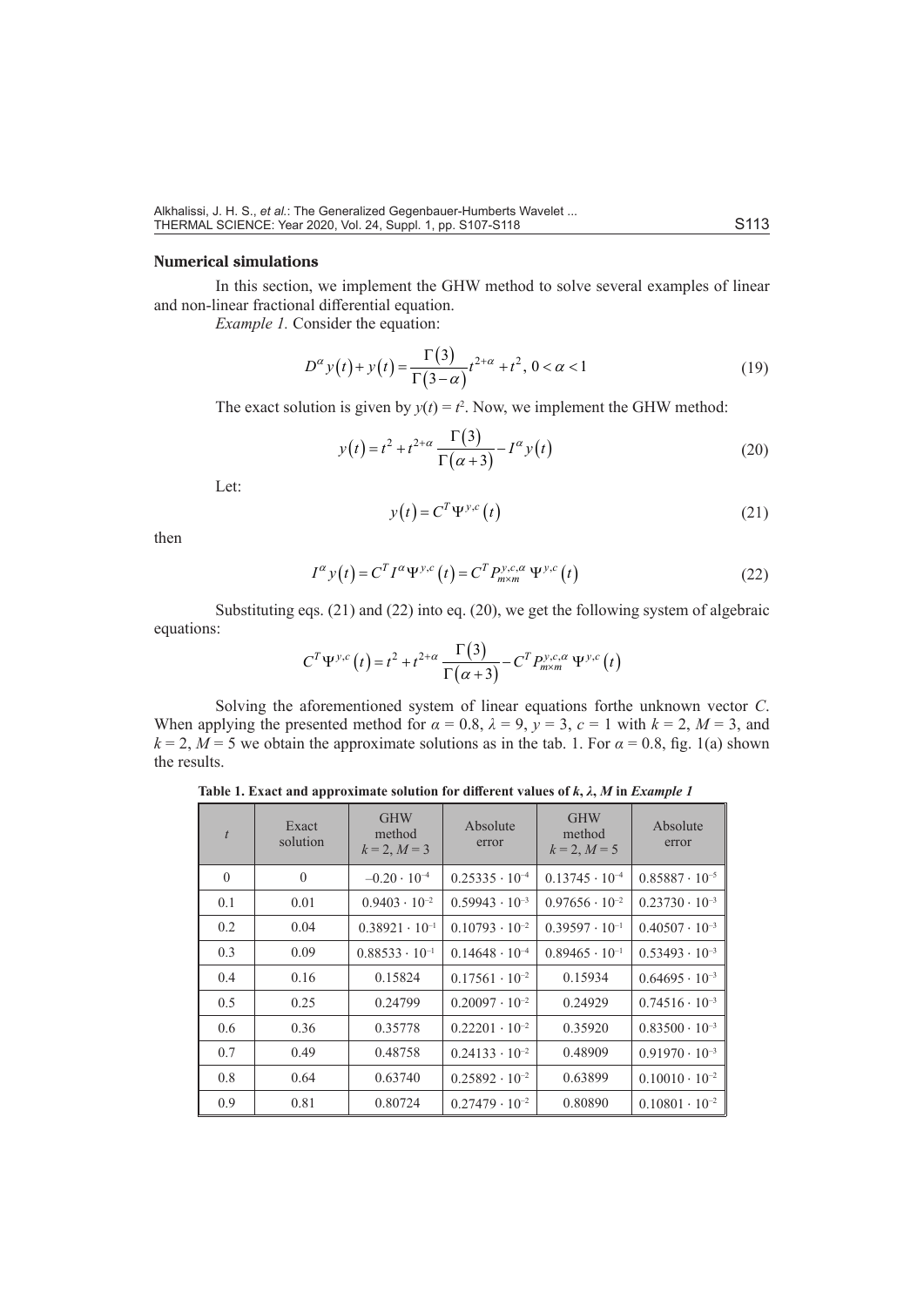

**Figure 1. Exact and approximate solution when (a)** *Example 1***<b>:**  $\alpha = 1$ ,  $\lambda = 9$ ,  $K = 2$ , and  $M = 5$ , **(b)** *Example 2***:**  $\alpha = 1$ ,  $\hat{\lambda} = 11$ ,  $K = 2$ , and  $M = 5$ 

*Example 2*. Our example covers the inhomogeneous linear equation:

$$
D^{\alpha} y(t) = \frac{2}{\Gamma(3-\alpha)} t^{2-\alpha} + \frac{1}{\Gamma(2-\alpha)} t^{1-\alpha} - y(t) + t^2 - t, \ 0 < \alpha \le 1, \ t < 0 \tag{23}
$$

with initial condition  $y(0) = 0$ .

We applied the GHW approach to solve eq. (23) for a different values of *α.* Using section *Description of the proposed method*, we convert eq. (23) to the system:

$$
C^T\Psi^{y,c}(t) = t^2 + t^{2+\alpha} \frac{\Gamma(3)}{\Gamma(\alpha+3)} - t^{(1+\alpha)} \frac{\Gamma(2)}{\Gamma(\alpha+2)} - C^T P_{m \times m}^{y,c,\alpha} \Psi(t)
$$

Solving the last system, we approach to the exact solution that is  $y(t) = t^2 - t$ , see fig. 1(b). Table 2 shows the absolute errors of a different values of  $\alpha$  when  $k = 2$ ,  $M = 5$ ,  $y = 3$ ,  $c = 1$ , and  $\lambda = 11$ .

| $\boldsymbol{t}$ | Exact<br>solution | Absolute error<br>$\alpha = 0.3$ | Absolute error<br>$\alpha = 0.7$ | Absolute error<br>$\alpha = 0.1$ |
|------------------|-------------------|----------------------------------|----------------------------------|----------------------------------|
| $\theta$         | $\theta$ .        | $0.55395 \cdot 10^{-2}$          | $0.32650 \cdot 10^{-2}$          | $0.12536 \cdot 10^{-2}$          |
| 0.1              | 0.01              | $0.10153 \cdot 10^{-2}$          | $0.12743 \cdot 10^{-2}$          | $0.97553 \cdot 10^{-3}$          |
| 0.2              | 0.04              | $0.21675 \cdot 10^{-4}$          | $0.53432 \cdot 10^{-3}$          | $0.72389 \cdot 10^{-3}$          |
| 0.3              | 0.09              | $0.12233 \cdot 10^{-3}$          | $0.19669 \cdot 10^{-3}$          | $0.49622 \cdot 10^{-3}$          |
| 0.4              | 0.16              | $0.36957 \cdot 10^{-3}$          | $0.79304 \cdot 10^{-4}$          | $0.29023 \cdot 10^{-3}$          |
| 0.5              | 0.25              | $0.40140 \cdot 10^{-3}$          | $0.24908 \cdot 10^{-3}$          | $0.10385 \cdot 10^{-3}$          |
| 0.6              | 0.36              | $0.47173 \cdot 10^{-3}$          | $0.39335 \cdot 10^{-3}$          | $0.64764 \cdot 10^{-4}$          |
| 0.7              | 0.49              | $0.52497 \cdot 10^{-3}$          | $0.51013 \cdot 10^{-3}$          | $0.21733 \cdot 10^{-3}$          |
| 0.8              | 0.64              | $0.56633 \cdot 10^{-3}$          | $0.60549 \cdot 10^{-3}$          | $0.35536 \cdot 10^{-3}$          |
| 0.9              | 0.81              | $0.59949 \cdot 10^{-3}$          | $0.68272 \cdot 10^{-3}$          | $0.48025 \cdot 10^{-3}$          |

**Table 2. The absolute error of the approximate solution in** *Example 2* **for a different values of** *α*

*Example 3*. Consider the following fractional order Riccati differential equation:

$$
D^{\alpha} y(t) = 1 - y^2(t), \ 0 < \alpha \le 1
$$
 (24)

with initial condition  $y(0) = 0$ . Exact solution for  $\alpha = 1$  was found to be: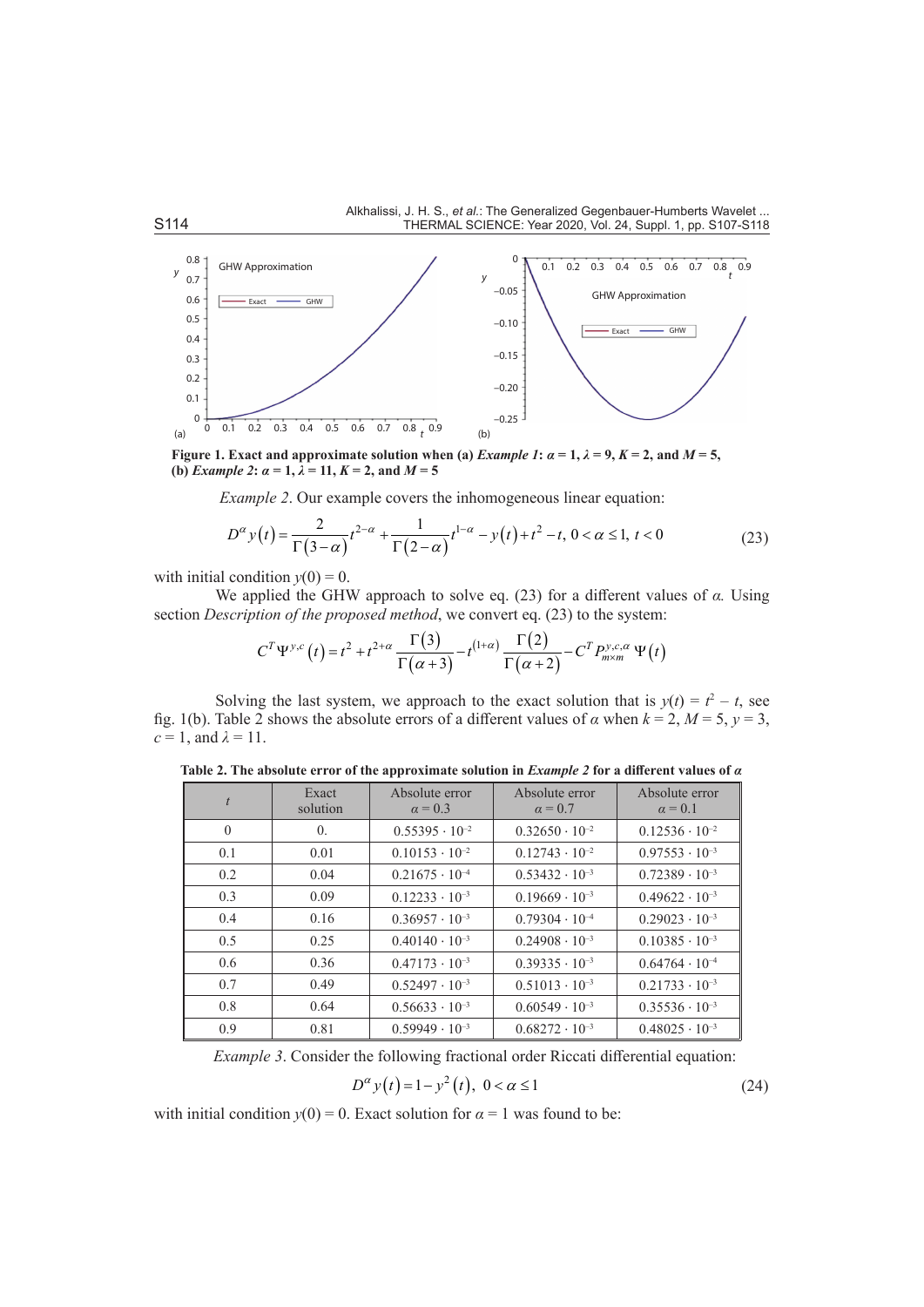$$
y(t) = \frac{e^{2t} - 1}{e^{2t} + 1}
$$

The integral representation of eq. (24) and the initial condition are given:

$$
y(t) = y(0) + \frac{t^{\alpha}}{\Gamma(\alpha + 1)} - I^{\alpha} y^2(t)
$$
 (25)

let

$$
y(t) = CT \Psiy,c (t)
$$
 (26)

then

$$
I^{\alpha} y(t) = C^{T} I^{\alpha} \Psi^{y,c}(t) = C^{T} P_{m \times m}^{y,c,a} \Psi^{y,c}(t)
$$
\n(27)

By substituting eqs. (26) and (27) into eq. (25), we get the following system of algebraic equations:

$$
C^T\Psi^{y,c}(t) = \frac{t^{\alpha}}{\Gamma(\alpha+1)} - \left[r_1^2 \quad r_2^2 \quad \cdots \quad r_{2^{k-1}M}^2\right]
$$

where

$$
\left[r_1^2 \quad r_2^2 \quad \cdots \quad r_{2^{k-1}M}^2\right] = C^T P_{m \times m}^{y,c,a} \Psi_{2^{k-1}M \times 2^{k-1}M}^{y,c}(t)
$$

Solving the non-linear system for an unknown vector *C* using the Newton iteration method. By applying the presented method for  $\alpha = 1$ ,  $\lambda = 7$ ,  $y = 3$ ,  $c = 1$  with  $k = 2$ ,  $M = 3$ , and  $k = 4$ ,  $M = 10$ , we obtain the approximate solutions with the absolute error of a different values of  $\alpha$  as in the tab. 3. For  $\alpha = 1$ , fig. 2(a) shown the results.

**Table 3. Exact and approximate solution for a different values of** *k***,** *M***, and** *α* **in Example 3**

| $\mathfrak{t}$ | Exact<br>solution      | <b>GHW</b><br>method<br>$k=2$<br>$M=3$ | Absolute<br>error<br>$\alpha = 1$ | <b>GHW</b><br>method<br>$k=4$<br>$M=10$ | Absolute<br>error<br>$\alpha = 0.5$ | Absolute<br>error<br>$\alpha = 0.7$ | Absolute<br>error<br>$\alpha = 1$ |
|----------------|------------------------|----------------------------------------|-----------------------------------|-----------------------------------------|-------------------------------------|-------------------------------------|-----------------------------------|
| $\Omega$       | $\mathbf{0}$           | $-0.158918 \cdot 10^{-2}$              | $0.15898 \cdot 10^{-2}$           | $-0.9100 \cdot 10^{-9}$                 | $0.376174122 \cdot 10^{-1}$         | $0.71337195 \cdot 10^{-2}$          | $0.91000 \cdot 10^{-9}$           |
| 0.1            | $0.9968 \cdot 10^{-1}$ | 0.100090                               | $0.422740 \cdot 10^{-3}$          | $0.999748 \cdot 10^{-1}$                | 0.2474934483                        | 0.1188956408                        | $0.30681 \cdot 10^{-3}$           |
| 0.2            | 0.197375               | 0.199739                               | $0.236404 \cdot 10^{-2}$          | 0.199599                                | 0.2710640905                        | 0.1523423472                        | $0.22245 \cdot 10^{-2}$           |
| 0.3            | 0.291312               | 0.297356                               | $0.604409 \cdot 10^{-2}$          | 0.297984                                | 0.2513949822                        | 0.1613220518                        | $0.66715 \cdot 10^{-2}$           |
| 0.4            | 0.379948               | 0.392942                               | $0.129938 \cdot 10^{-1}$          | 0.393678                                | 0.2104880241                        | 0.1540577586                        | $0.13729 \cdot 10^{-1}$           |
| 0.5            | 0.462117               | 0.480994                               | $0.188776 \cdot 10^{-1}$          | 0.484752                                | 0.1604248546                        | 0.1347100156                        | $0.22635 \cdot 10^{-1}$           |
| 0.6            | 0.537049               | 0.568240                               | $0.311910 \cdot 10^{-1}$          | 0.568943                                | $0.996134238 \cdot 10^{-1}$         | 0.1055419192                        | $0.31893 \cdot 10^{-1}$           |
| 0.7            | 0.604367               | 0.643129                               | $0.387615 \cdot 10^{-1}$          | 0.643852                                | $0.500931258 \cdot 10^{-1}$         | $0.709009684 \cdot 10^{-1}$         | $0.39484 \cdot 10^{-1}$           |
| 0.8            | 0.664036               | 0.705660                               | $0.416241 \cdot 10^{-1}$          | 0.707212                                | $0.101737943 \cdot 10^{-1}$         | $0.138421720 \cdot 10^{-1}$         | $0.43177 \cdot 10^{-1}$           |
| 0.9            | 0.716297               | 0.755835                               | $0.395376 \cdot 10^{-1}$          | 0.757152                                | 0.1347159371                        | $0.443972316 \cdot 10^{-1}$         | $0.40846 \cdot 10^{-1}$           |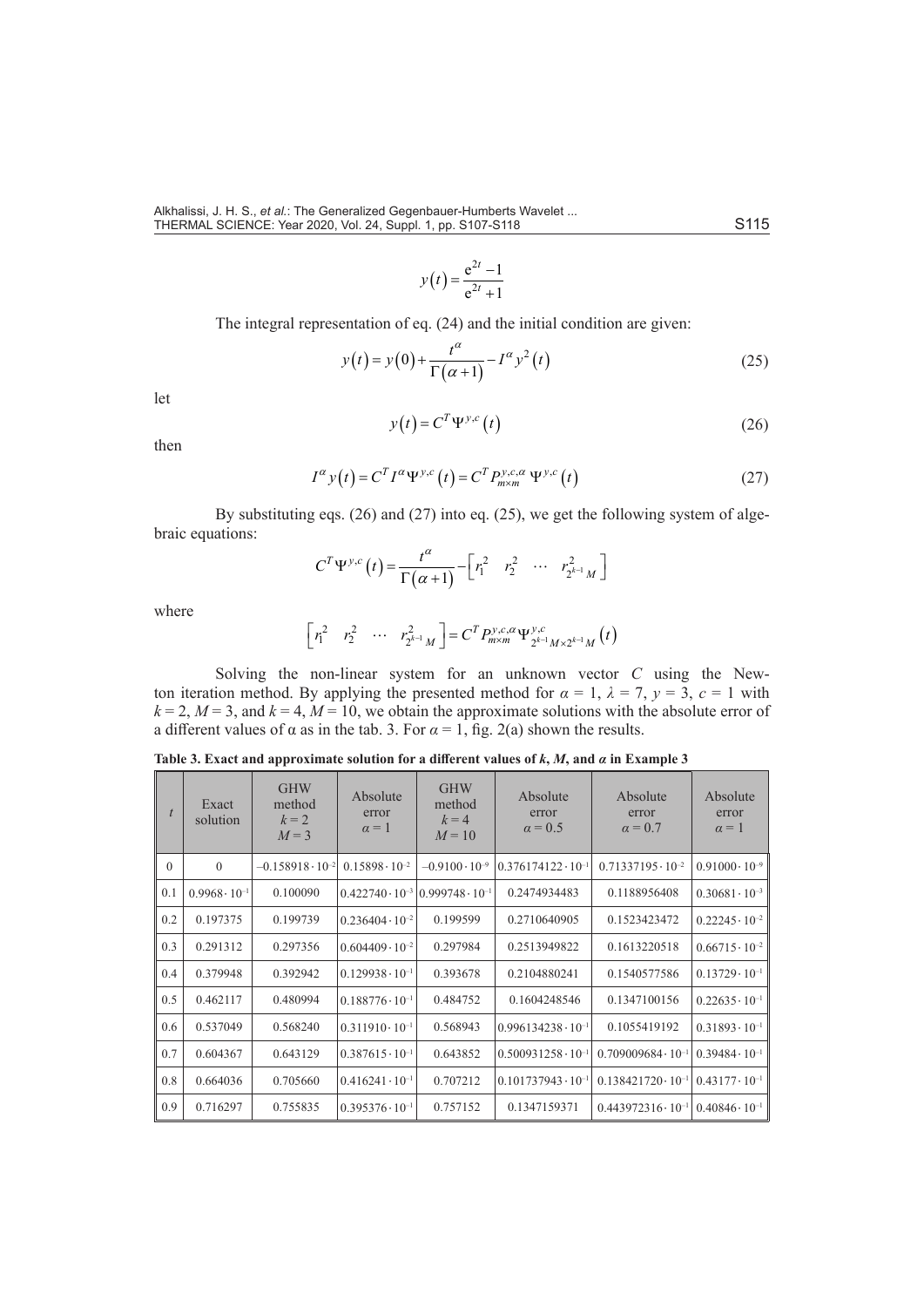

**Figure 2. Exact and approximate solution when (a)** *Example 3***:**  $\alpha = 1$ **,**  $\lambda = 7$ **,**  $K = 4$ **, and**  $M = 10$ **, (b)** *Example 4***:** *α* **= 1,** *λ* **= 17,** *y* **= 2,** *c* **= 1,** *K* **= 4, and** *M* **= 5**

| $\boldsymbol{t}$ | Exact<br>solution | <b>GHW</b><br>$m_{\kappa}$ ethod<br>$M=5$ | Absolute<br>error       | <b>GHW</b><br>method<br>$k = 4$<br>$M=5$ | Absolute<br>error        |
|------------------|-------------------|-------------------------------------------|-------------------------|------------------------------------------|--------------------------|
| $\theta$         | $\Omega$          | $0.222006 \cdot 10^{-2}$                  | $0.22200 \cdot 10^{-2}$ | $0.156191 \cdot 10^{-3}$                 | $0.156192 \cdot 10^{-3}$ |
| 0.1              | 0.110295          | 0.114168                                  | $0.38735 \cdot 10^{-2}$ | 0.110886                                 | $0.591400 \cdot 10^{-3}$ |
| 0.2              | 0.241976          | 0.249936                                  | $0.79599 \cdot 10^{-2}$ | 0.245629                                 | $0.365301 \cdot 10^{-2}$ |
| 0.3              | 0.395104          | 0.413538                                  | $0.18433 \cdot 10^{-1}$ | 0.407985                                 | $0.128802 \cdot 10^{-1}$ |
| 0.4              | 0.567812          | 0.606961                                  | $0.39149 \cdot 10^{-1}$ | 0.600243                                 | $0.324313 \cdot 10^{-1}$ |
| 0.5              | 0.756014          | 0.830446                                  | $0.74431 \cdot 10^{-1}$ | 0.822016                                 | $0.660017 \cdot 10^{-1}$ |
| 0.6              | 0.953566          | 1.076700                                  | 0.123134                | 1.068512                                 | 0.114946                 |
| 0.7              | 1.152948          | 1.336847                                  | 0.183898                | 1.328861                                 | 0.175912                 |
| 0.8              | 1.346363          | 1.591813                                  | 0.245450                | 1.585271                                 | 0.238907                 |
| 0.9              | 1.526911          | 1.818491                                  | 0.291579                | 1.814090                                 | 0.287179                 |

**Table 4. Exact and approximate solution for the different values of** *k* **and** *M* **in** *Example 4*

**Table 5. The absolute error of the approximate solution** in *Example 4* for the different values of  $\gamma$  and  $c$ 

|                | Absolute                  | Absolute                  | Absolute                  | Absolute                  |
|----------------|---------------------------|---------------------------|---------------------------|---------------------------|
| $\mathfrak{t}$ | error                     | error                     | error                     | error                     |
|                | $v=1$                     | $y = 2$                   | $v = 2$                   | $y = 2$                   |
|                | $c=1$                     | $c=1$                     | $c=2$                     | $c=3$                     |
| $\theta$       | $0.1561919 \cdot 10^{-3}$ | $0.1561919 \cdot 10^{-3}$ | $0.1561919 \cdot 10^{-3}$ | $0.1561919 \cdot 10^{-3}$ |
| 0.1            | $0.5914011 \cdot 10^{-3}$ | $0.5914011 \cdot 10^{-3}$ | $0.5914011 \cdot 10^{-3}$ | $0.5914011 \cdot 10^{-3}$ |
| 0.2            | $0.3653015 \cdot 10^{-2}$ | $0.3653015 \cdot 10^{-2}$ | $0.3653015 \cdot 10^{-2}$ | $0.3653015 \cdot 10^{-2}$ |
| 0.3            | $0.1288026 \cdot 10^{-1}$ | $0.1288026 \cdot 10^{-1}$ | $0.1288026 \cdot 10^{-1}$ | $0.1288026 \cdot 10^{-1}$ |
| 0.4            | $0.3243133 \cdot 10^{-1}$ | $0.3243133 \cdot 10^{-1}$ | $0.3243133 \cdot 10^{-1}$ | $0.3243133 \cdot 10^{-1}$ |
| 0.5            | $0.6600171 \cdot 10^{-1}$ | $0.6600171 \cdot 10^{-1}$ | $0.6600171 \cdot 10^{-1}$ | $0.6600171 \cdot 10^{-1}$ |
| 0.6            | 0.1149466                 | 0.1149466                 | 0.1149466                 | 0.1149466                 |
| 0.7            | 0.1759123                 | 0.1759123                 | 0.1759123                 | 0.1759123                 |
| 0.8            | 0.2389076                 | 0.2389076                 | 0.2389076                 | 0.2389076                 |
| 0.9            | 0.2871790                 | 0.2871790                 | 0.2871790                 | 0.2871790                 |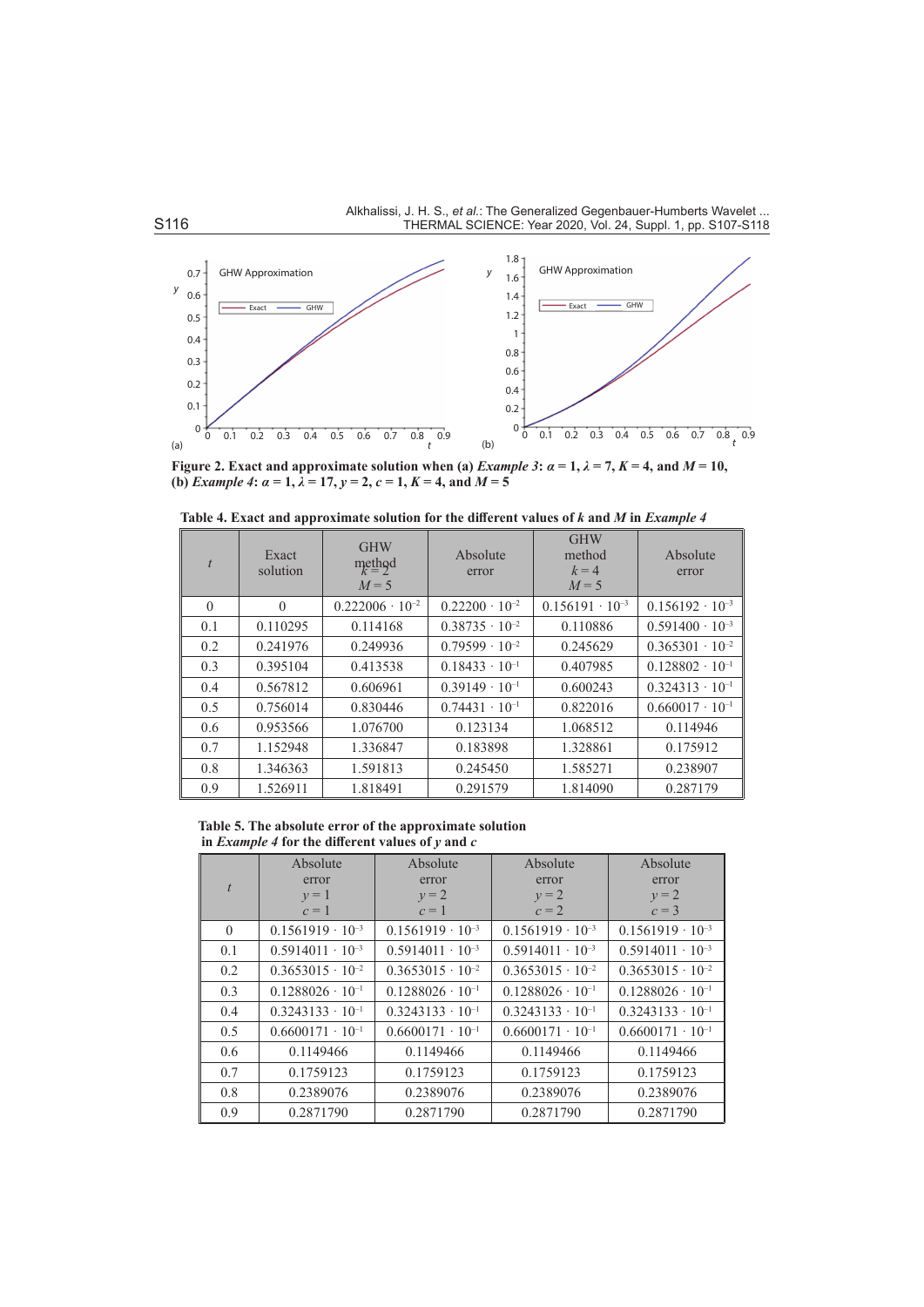From the results in these tables, it is clear that the approximate solutions converge to the exact solution when we increase the values of *k* and *M*, also when we approach  $\alpha$  to 1. *Example 4*. Consider another fractional Riccati differential equation:

$$
D^{\alpha} y(t) = 1 + 2y(t) - y^2(t), \quad 0 < \alpha \le 1
$$
 (28)

with initial condition  $y(0) = 0$ . Exact solution for  $\alpha = 1$  was found to be:

$$
y(t) = 1 + \sqrt{2} \tanh\left[\sqrt{2t} + \frac{1}{2}\log\left(\frac{\sqrt{2} - 1}{\sqrt{2} + 1}\right)\right]
$$

By appling the same procedure of *Example 3*, we get the following system:

$$
C^{T}\Psi^{y,c}(t) = \frac{t^{\alpha}}{\Gamma(\alpha+1)} + 2 C^{T} P_{m \times m}^{y,c,\alpha} \Psi^{y,c}(t) - \left[r_{1}^{2} \quad r_{2}^{2} \quad \cdots \quad r_{2^{k-1}M}^{2}\right]
$$

where

$$
\begin{bmatrix} r_1^2 & r_2^2 & \cdots & r_{2^{k-1}M}^2 \end{bmatrix} = C^T P_{m \times m}^{y,c,\alpha} \Psi_{2^{k-1}M \times 2^{k-1}M}^{y,c}(t)
$$

We can find the unknown vector *C*, by solving the aforementioned system of a non-linear equations. By applying the presented method for  $\alpha = 1$ ,  $\lambda = 17$ ,  $\gamma = 3$ , and  $c = 1$  with  $k = 2$ ,  $M = 5$ , and  $k = 4$ ,  $M = 5$ , we obtain the approximate solutions as in the tab. 4. While in tab. 5 we obtained the absolute error of a different values of  $\gamma$  and  $c$  and these results obtained with  $k = 4$ ,  $M = 5$ , and  $\lambda = 17$ , we can see the change of values of *y* and *c* there is no a big different of error. Figure 1 shown the results when  $\alpha = 1$ ,  $\lambda = 17$ ,  $y = 2$ ,  $c = 1$ ,  $k = 4$ , and  $M = 5$ .

#### **Conclusion**

In the present article, we proposed an algorithm based on generalized GHW to solve linear and non-linear problems with fractional order. The main impulse of this work is to summarize some wavelet methods by a one method. The operational matrix of fractional integration obtained for GHW, then applied it to convert the given problem to a system of algebraic equations can easy to solve it. We compared the outcomes of the proposed method with the existing results for a different values of  $\gamma$ ,  $c$ , and  $\lambda$ . The results showed that how effectively of the new algorithm to tackle the problems of fractional order.

#### **References**

- [1] Oldham, K. B., Spanier, J., *The Fractional Calculus*, Academic Press, New York, USA, 1974, pp. 417-422
- [2] Meerschaert, M., Tadjeran, C., Finite Difference Approximations for Two-Sided Space-Fractional Partial Differential Equations, *Applied Numerical Mathematics*, *56* (2006), 1, pp. 80-90
- [3] Arikoglu, A.,Ozkol, I., Solution of Fractional Differential Equations by Using Differential Transform Method, *Chaos, Solitons and Fractals*, *34* (2007), 5, pp. 1473-1481
- [4] Gaul, L., *et al*., Damping Description Involving Fractional Operators, *Mechanical Systems and Signal Processing*, *5* (1991), 2, pp. 81-88
- [5] Choudhary, A., *et al*., Numerical Simulation of a Fractional Model of Temperature Distribution and Heat Flux in the Semi Infinite Solid, *Alexandria Engineering Journal*, *55* (2016), 1, pp. 87-91
- [6] El-Wakil, S. A., *et al*., Adomian Decomposition Method for Solving Fractional Non-Linear Differential Equations, *Applied Mathematics and Computation*, *182* (2006), 1, pp.313-324
- [7] Odibat, Z., Momani, S., Application of Variational Iteration Method to Non-Linear Differential Equations of Fractional Order, *International Journal of Non-linear Sciences and Numerical Simulation*, *7* (2006), 1, pp. 27-34